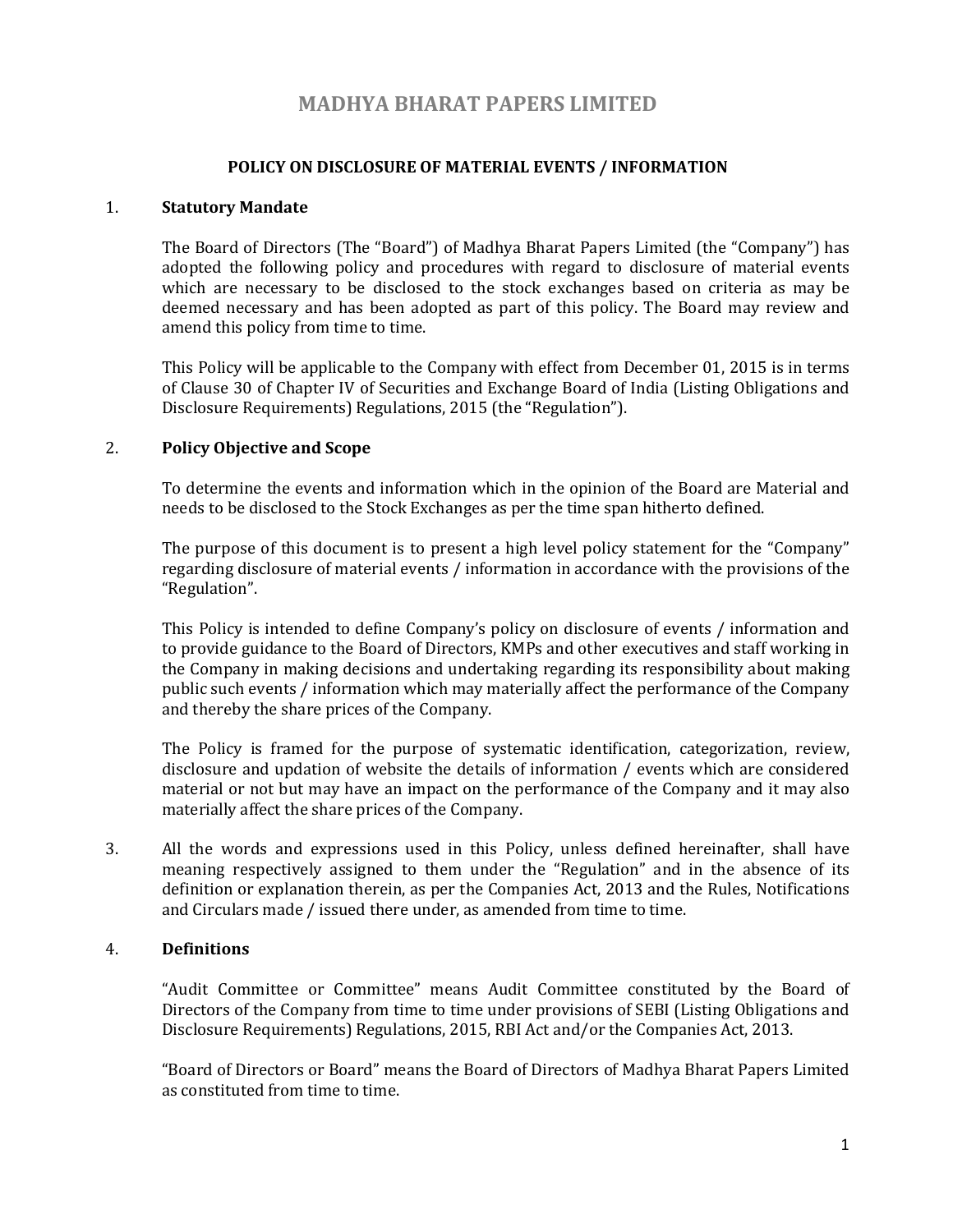"Company" means Madhya Bharat Papers Limited.

"Independent Director" means a Director of the Company, not being a Wholetime Director who is neither a promoter nor belongs to the promoter group of the Company and who satisfies other criteria for independence as laid down under Schedule IV of the Companies Act, 2013 and the SEBI's LODR, 2015 entered into with the stock exchanges.

"Compliance Officer" means the Company Secretary of the Company

"Policy" means Policy on Disclosure of Material Events.

"Material Events" are those that are specified in Para A of Part A of Schedule III of the LODR.

"Other Events" are those as may be decided from time to time and in accordance with Para B of Part A of Schedule III, as specified in sub-regulation (4).

"LODR" means the Securities and Exchange Board of India (Listing Obligations and Disclosure Requirements) Regulations, 2015.

"Key Managerial Personnel" (KMP) of the Company includes Managing Director, Wholetime Director, Chief Financial Officer and Company Secretary, who may be authorized individually or collectively to disclose events to Stock Exchanges.

"Stock Exchange" means a recognized stock exchange as defined under clause (f) of Section 2 of the Securities Contract (Regulation) Act, 1956

#### 5. Disclosure of Events

i) Either based on the recommendation of the Audit Committee of Directors or suomoto the Board of Directors of the Company shall determine the events which are classified under different categories to be material and/or other events having a bearing on the performance of the Company and on the share prices of the Company, which needs to be disclosed to the stock exchanges as per the time span specified against each category.

# CATEGORY A

Events considered material in view of the Board of Directors which needs to be disclosed to the stock exchanges within 24 hours of the decision taken at the Board Meeting are:

- (a) Acquisition (including agreement to acquire), Scheme of Arrangement which includes amalgamation / merger / demerger / restructuring), or sale or disposal of unit(s), division(s) or subsidiary of the listed entity or any other restructuring.
- (b) Issuance or forfeiture of securities, split or consolidation of shares, buyback of securities any restriction on transferability of securities or alteration in terms of structure of existing securities including forfeiture, reissue of forfeited securities, alteration of calls, redemption of securities etc.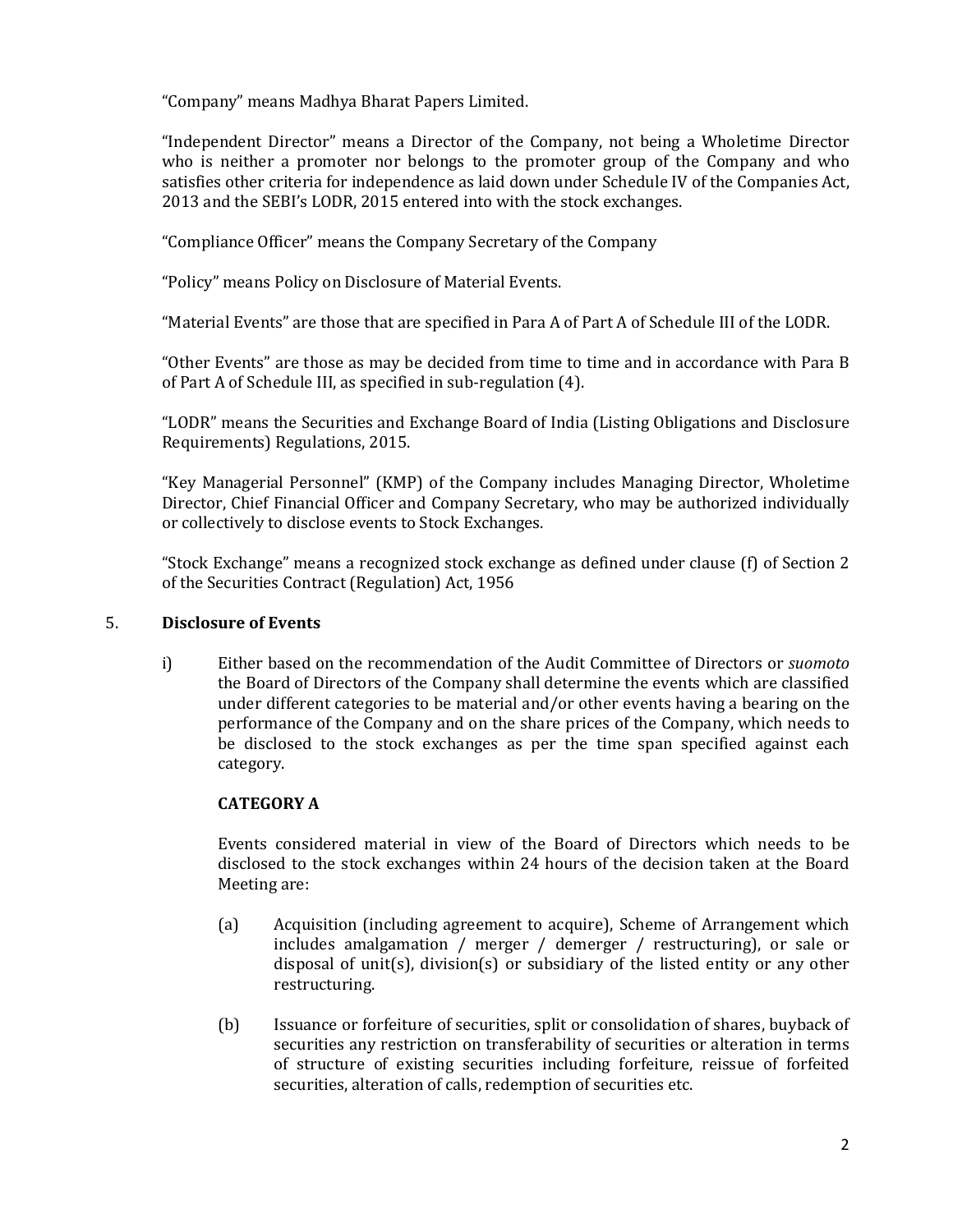- (c) Shareholder agreement, JV, Family settlement agreement, agreement / treaty / contract with media companies.
- (d) Fraud / default by promoters or key managerial personnel and arrest of KMP or Promoter.
- (e) Reference to BIFR and winding-up petition filed by any party / creditors.
- (f) Revision in ratings.

Note: If the Management is not in a position to inform the stock exchange within 24 hours of the decision taken at the Board Meeting, then it shall inform the stock exchange as soon as it is possible with an explanation as to reason for delay in disclosing the said information.

## CATEGORY B

Events / Decisions considered material in view of the Board of Directors which needs to be disclosed to the stock exchange within 30 minutes of the closure of the Board Meeting are:

- (a) Declaration of Dividend and / or cash bonuses recommended or declared and other information pertaining to them.
- (b) Cancellation of dividend with reasons thereof
- (c) Buyback of shares
- (d) Fund raising proposed to be undertaken
- (e) Increase in capital by issue of bonus shares
- (f) Reissue of forfeited shares or securities, or the issue of shares or securities held in reserve for future issue.
- (g) Alteration of capital
- (h) Financial results
- (i) Voluntary delisting from stock exchanges.

#### CATEGORY C

Other events/decisions not considered material in view of the Board of Directors which however, needs to be disclosed to the stock exchanges within as soon as it is possible but in any case not later than thirty days from the day of occurrence of the event which are:

- (a) Change in Directorships, key managerial personnel, Auditor and Compliance **Officer**
- (b) Appointment and discontinuance of share transfer agent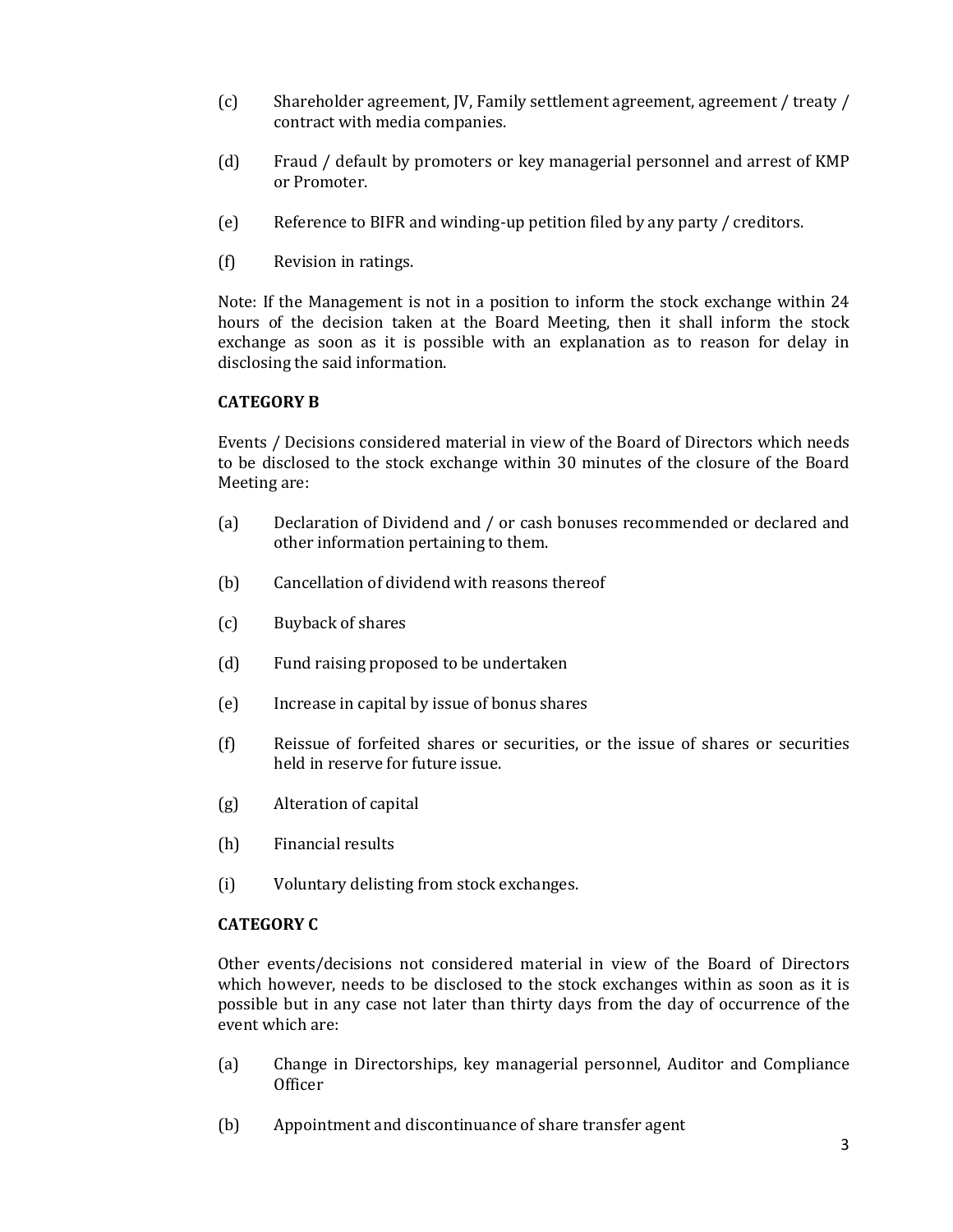- (c) Corporate debt restructuring
- (d) One time settlement with bank
- (e) Issuance of Notices, call letters, resolutions and circulars sent to shareholders, debenture holders or creditors or any class of them or advertised in the media by the listed entity.
- (f) Proceedings of the Annual or Extra General Meeting.
- (g) Amendments to Memorandum and Articles of Association.

## CATEGORY D

Miscellaneous events / decisions not considered material in view of the Board of Directors which however, needs to be disclosed to the stock exchanges within as soon as it is possible when the necessary information is ready to be published which are:

- (a) Schedule of Analyst or institutional investor meet and presentation.
- (b) Commencement or postponement of the date of commercial production or operation of any unit / division.
- (c) Change in the general character or nature of business brought about by arrangements for strategic, technical manufacturing or marketing tie-up, new line of business or closure of operations of any unit / division.
- (d) Capacity addition or new product launch.
- (e) Awarding, bagging / receiving.
- (f) Agreements for loan not in the normal course of business.
- (g) Disruption of operation of any one or more units due to natural calamity.
- (h) Effects arising out of change in regulatory framework applicable to the listed entity.
- (i) Litigation / dispute / regulatory action(s) with impact.
- (j) Options to purchase securities including ESOP / ESPS scheme.
- (k) Giving of guarantees or indemnity or becoming a surety for any third party.
- (l) Granting, withdrawal, surrender, cancellation or suspension of key licenses or regulatory approvals.
- (m) Emergence of new technologies.
- (n) Expiry of patents.
- (o) Change in accounting policy.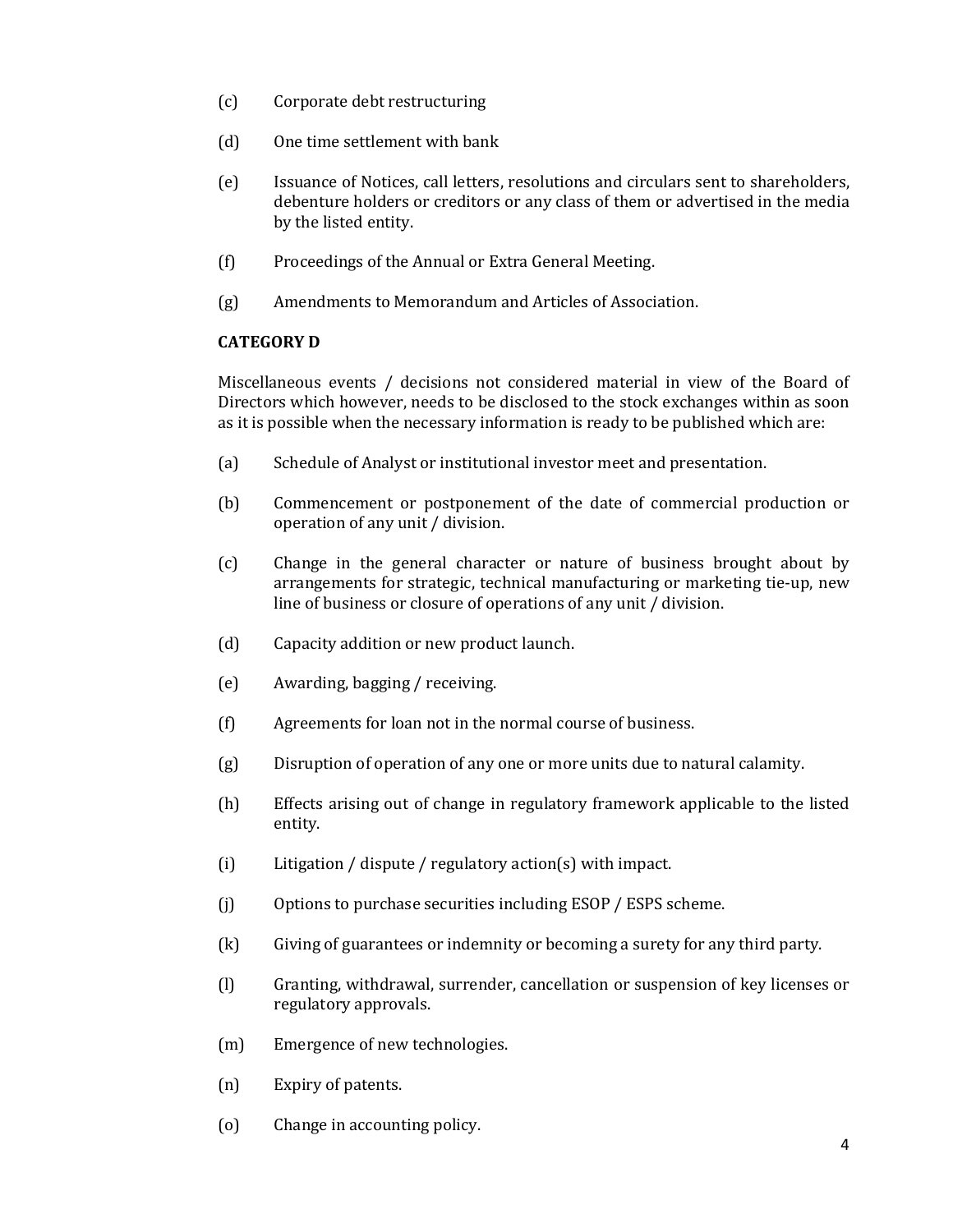- (p) Any other information that may be deemed necessary jointly and severally by the KMPs of the Company who would consider that it is necessary for the holders of the securities of the listed entity to appraise its position and to avoid the establishment of a false market.
- (q) The Board may in its wisdom may be necessary for the Members of the exchange to know the information.
- ii) The Management shall periodically bring to the attention of the Board of Directors of the Company, all information, events or materials which in its opinion has to be brought to the attention of the Members of the stock exchanges.

# 6. Criteria for Disclosure of Events / Information:

The Company shall consider the following criteria for determination of materiality of events / information:

- i) The omission of an event or information would likely to result in discontinuity or alteration of even or information already available publicly.
- ii) The omission of an event or inform is likely to result in significant market reaction if the said omission came to light at a later date.
- iii) In case where the criteria of an event / information does not fall in the first two categories, but still in the opinion of the Board of Directors are considered material.

#### 7. Authority for determination of Materiality of Events / Information

The Key Managerial Personnel (KMPs) consisting of the Managing Director and Executive Director & Company Secretary are hereby jointly and severally authorized to determine whether the event / information is material or not and in turn about its time line for disclosure based on the category of information as specified above to the stock exchanges, subject to such information being prior to or at the immediate Board Meeting held after the said information being made public.

#### 8. Website Updation / Updates to Stock Exchanges

The Company shall update all disclosures made under the regulations to the stock exchanges in its website and shall be continued to be hosed in the website for a minimum period of five years and thereafter archived as per the document retention policy of the Company.

The Compliance Officer, of the Company, shall give updates to the Board of Directors and to the Stock Exchanges on any material event that may have been first informed to the stock exchange including further developments, if any, on such events. Such updates shall also be hosted on the website of the Company.

#### 9. Authorisation to KMPs to suo motu accepts / denies reported event or information

The Key Managerial Personnel (KMPs) consisting of the Managing Director and the Executive Director & Company Secretary are hereby jointly and severally authorized to suo motu accept/deny any report event or information, which has been in an unauthorized manner